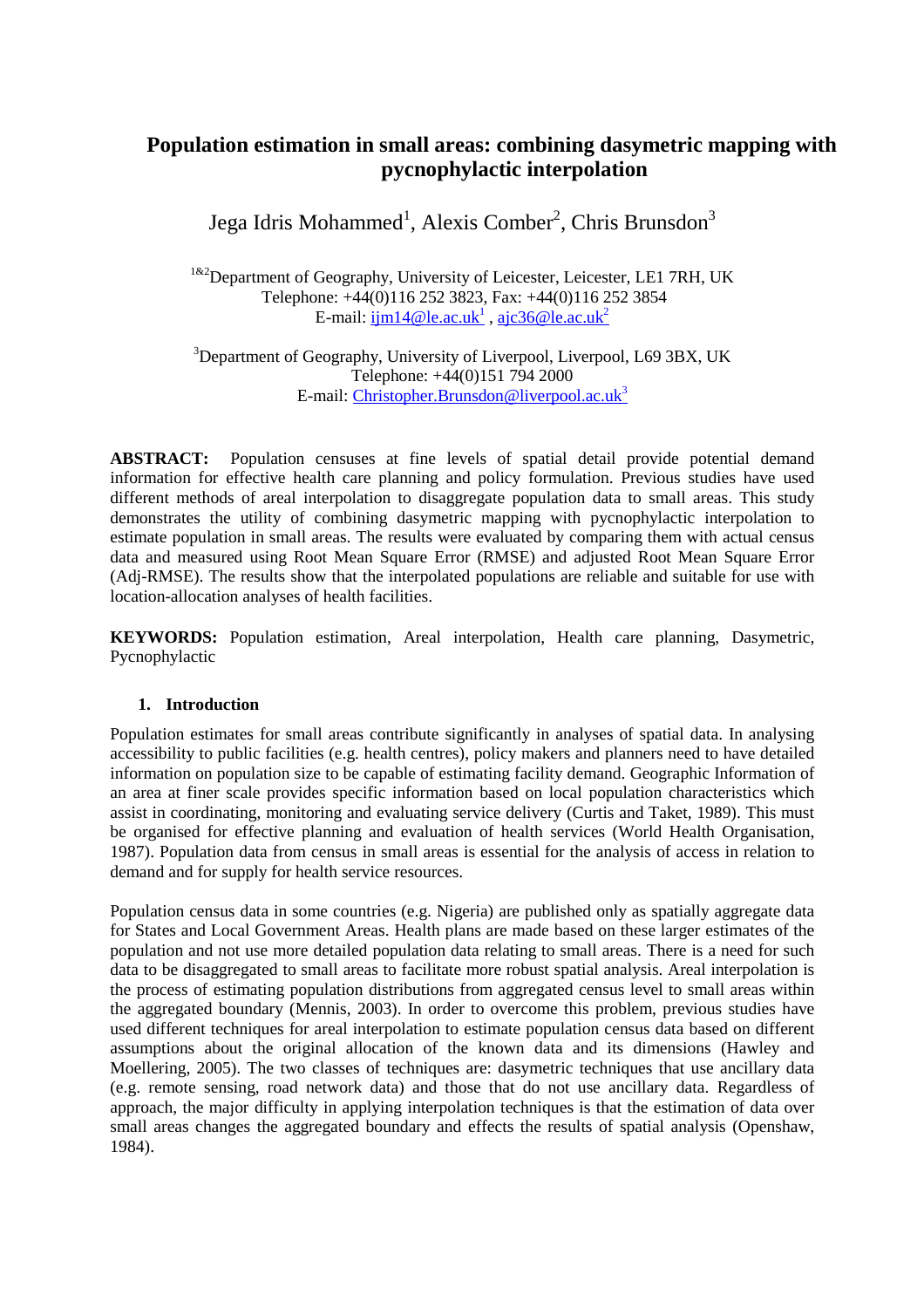This study addresses the problem of estimating aggregated population census data to small areas by combining dasymetric mapping and pycnophylactic interpolation. The objective is to disaggregate population census data to small areas within the study area.

# **2. Areal interpolation**

Areal interpolation is the transformation of aggregated population census data to where data is needed.

## **2.1 Areal interpolation methods using ancillary data**

Two well-known techniques using ancillary data are dasymetric methods using remote sensing data and the road network method using road data. The dasymetric technique is volume preserving and residential land use types are represented using a two-dimensional zone system. The technique makes it easier to mask out known non-residential areas and gives better information about the distribution of population (Cai *et al.,* 2006). This technique was used by Wright (1936) to produce a density map and also estimates population distribution of Cape Cod using topographic sheet as ancillary data. Eicher and Brewer (2001) enhanced their analysis of socio-economic variables using urban land use data.

The road network technique estimates original values using one-dimensional street networks as ancillary data (Reibel and Bufalino, 2005). The technique assumes distribution of housing units, which identify areas of high population density, correlates with road networks (Brinegar and Popick, 2010). This is important where population is the variable of interest because most residential homes are located on road network. Xie (1995) used road network as ancillary data and developed three algorithms based around road classification, road length and internal node counts. Reibel and Bufalino (2005) interpolate 2000 census data in Los Angeles from 1990 census data using network length method with street network data (TIGER files from the U.S. census).

## **2.2 Areal interpolation methods that do not use ancillary data**

Two common interpolation techniques are pycnophylactic and areal weighting methods. The pycnophylactic approach (Tobler, 1979) predicts target zone estimates as volumes within each zone. It preserves the total volume and generates a 2 ½ dimensional continuously smooth surface (Cai *et al.*, 2006). This technique has been widely applied in different research areas. Some of the applications include triangulated Irregular Networks, TIN (Rase, 2001), point in polygon (Okabe and Sadahiro, 1997) geostatistical method of kriging (Kyriakidis, 2004) and modelling malaria in Kenya (Hay *et al*., 2005). Comber *et al.* (2008) used it to spatially disaggregate UK agricultural census data.

The areal weighting technique is a two-dimensional polygon overlay method that maintains volume and assume population is uniformly spread within the source zones (Lam, 1983). The disadvantage of this technique is the assumption of uniform distribution of population (Kim and Yao, 2010). Cromley *et al.* (2009) used areal weighting technique to correct changes in boundaries that occur between censuses in China. The result shows the methodology is applicable to areas with repeated change in unit boundaries.

## **3. Method**

The methodology describes the use of a combination of dasymetric mapping and pycnophylactic interpolation to disaggregate population census data to small areas. The data used include:

- Land Cover/ Land use map of Leicester, UK
- 2001 population census of Leicester at Lower Super Output Areas (LSOAs) as the source zones.
- 2001 population census of Leicester at Output Areas(OAs) as the target zones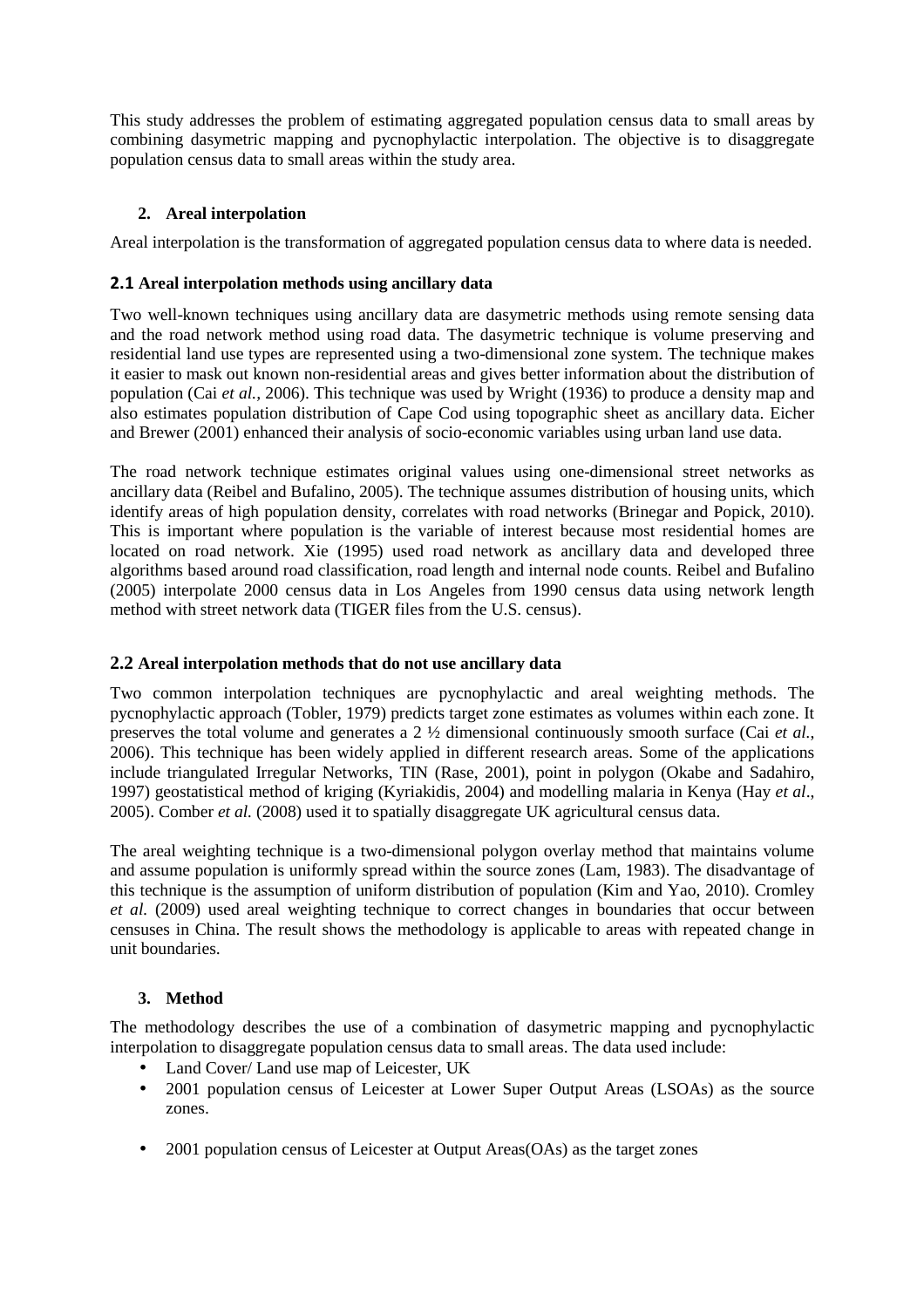The methodology was carried out in two stages:

#### **Stage 1: Binary dasymetric mapping**

Binary dasymetric was chosen because previous research has shown no improvement in the accuracy by selecting multi-class (Langford, 2007). The technique was used to assign population density values over all the pixels in the study area with no values assigned to known large parks (green space areas), thereby creating a new polygon of the study area with the total population at LSOAs. A flow chart is shown in Figure 1 below.

#### **Stage 2: Pycnophylactic interpolation**

The pycnophylactic interpolation smoothes values assigned to each residential pixel. A 'Pycno' function written in R using a 30m grid was applied to the polygon created in Stage 1. The total population at LSOAs were disaggregated within the study area with the total source volume preserved as in Figure 1. The output, population density surface was converted to a points' file for further analysis. Allocation of census data from LSOAs to OAs in Leicester, UK was used to illustrate the method.



**Figure 1.** Flowchart combining dasymetric mapping with pycnophylactic interpolation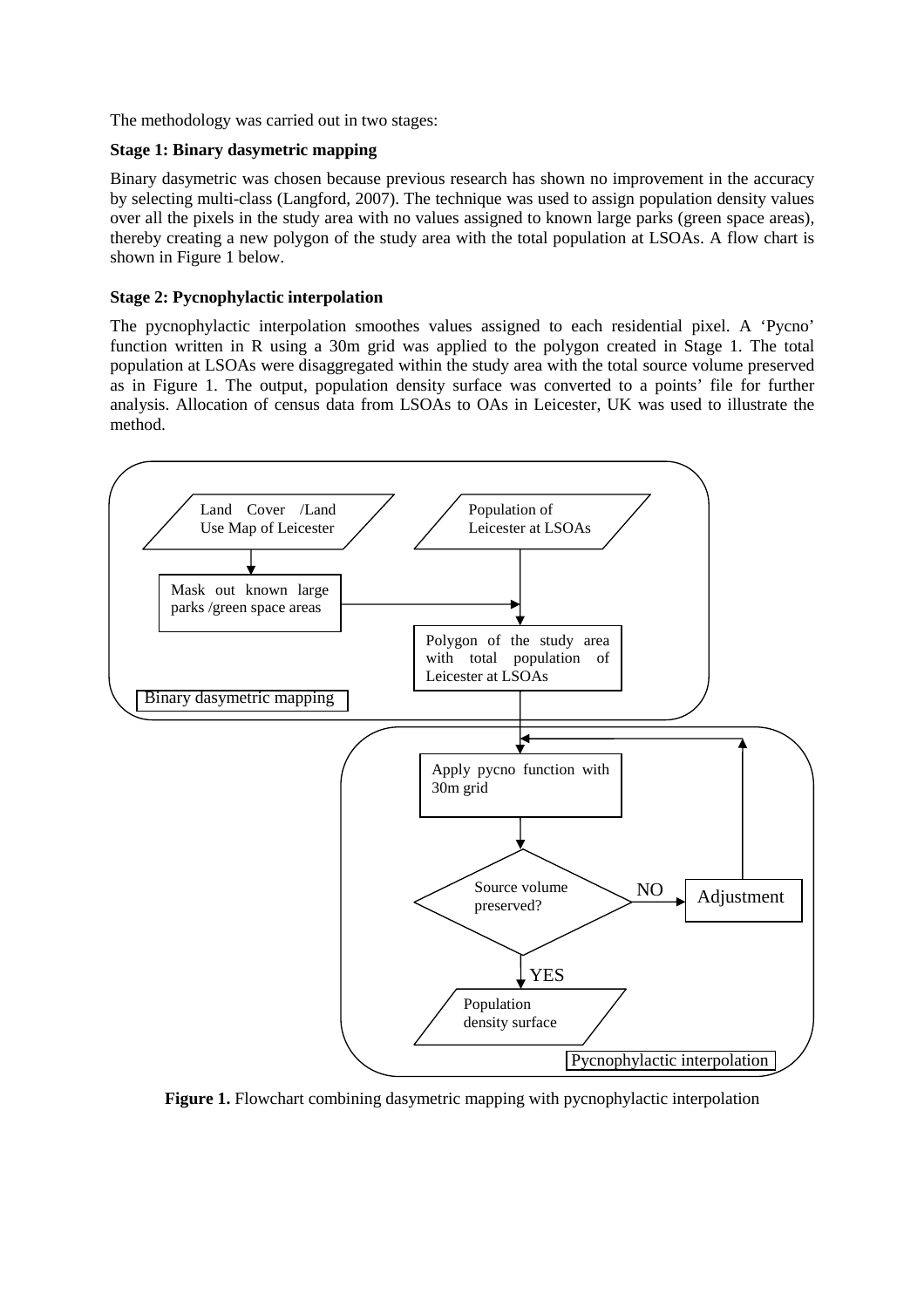#### **4. Results**

The population of LSOAs as in Figure 2 shows LSOAs with low population in red and those with high population in yellow. The legend shows range of values in three (3) classes with colour changing from red to yellow as the population increases. The predicted density surface from a combination of dasymetric mapping with pycnophylactic interpolation as in Figure 3 shows the population density values as a continuous surface ranging from low population density (shown in red) to high population density (shown in yellow). The map of OAs with population density (Figure 4) shows OAs with low populations in red and those with high population in yellow. The residuals, the difference between predicted and actual population in each OA are shown in Figure 5. This is important in visualising errors spatially. The red colour indicates a negative residual while yellow colour indicates positive residual. Although the actual population of OAs at the city centre have high population, the technique predicts high population values in and around the city centre.



 **Figure 2** Map of LSOAs with population density



**Figure 3.** Predicted density map **Figure 4.** Map of OAs with population density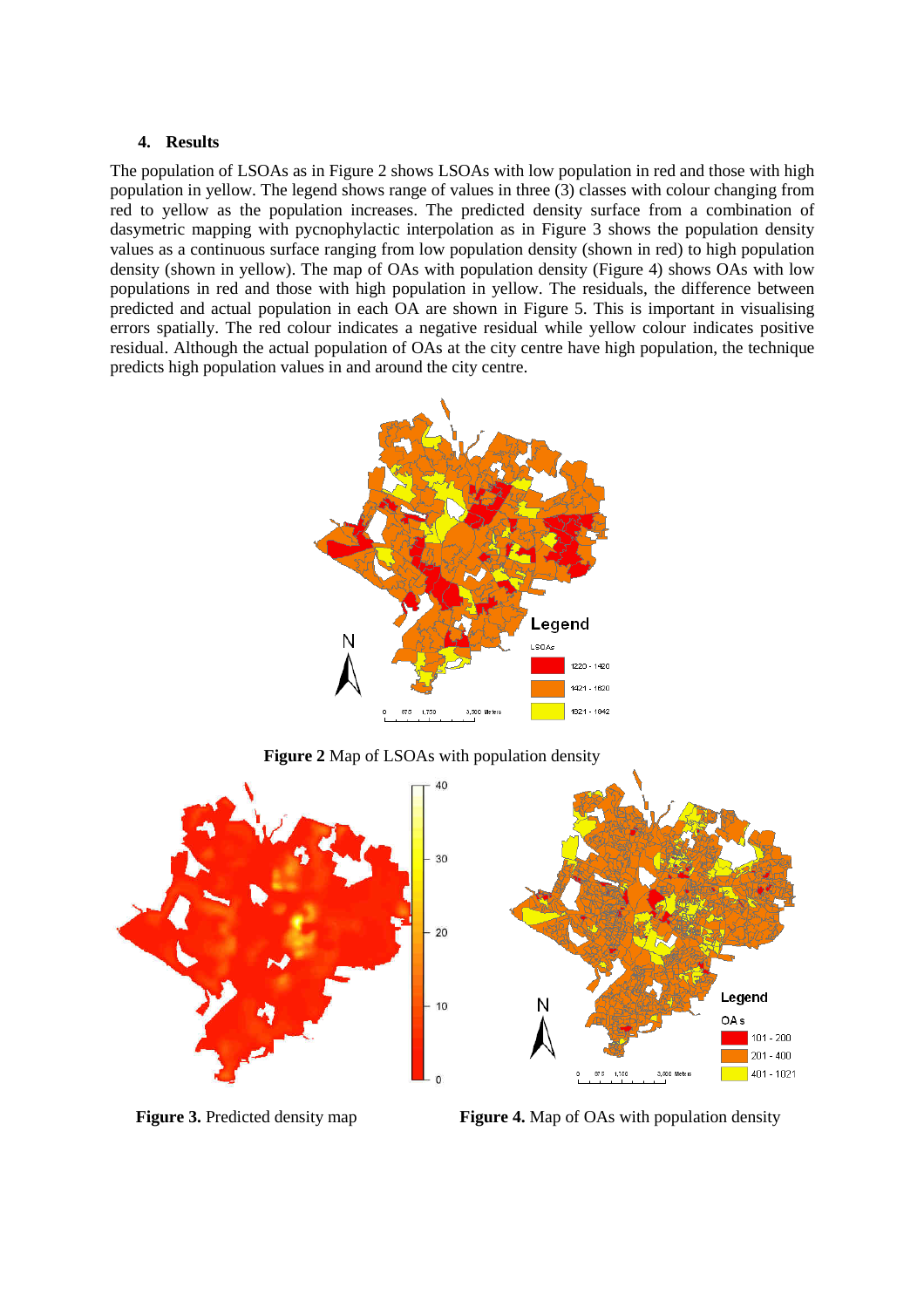

**Figure 5.** Map of residuals

The scatterplot of predicted densities versus OAs as in Figure 6 presents a general description of the data structure. It shows a strong clustering of points with relatively little scatter. This indicates positive relationship between predicted densities and actual population at OAs.



**Figure 6.** Scatterplot with regression line of Leicester population: Predicted density values vs. OAs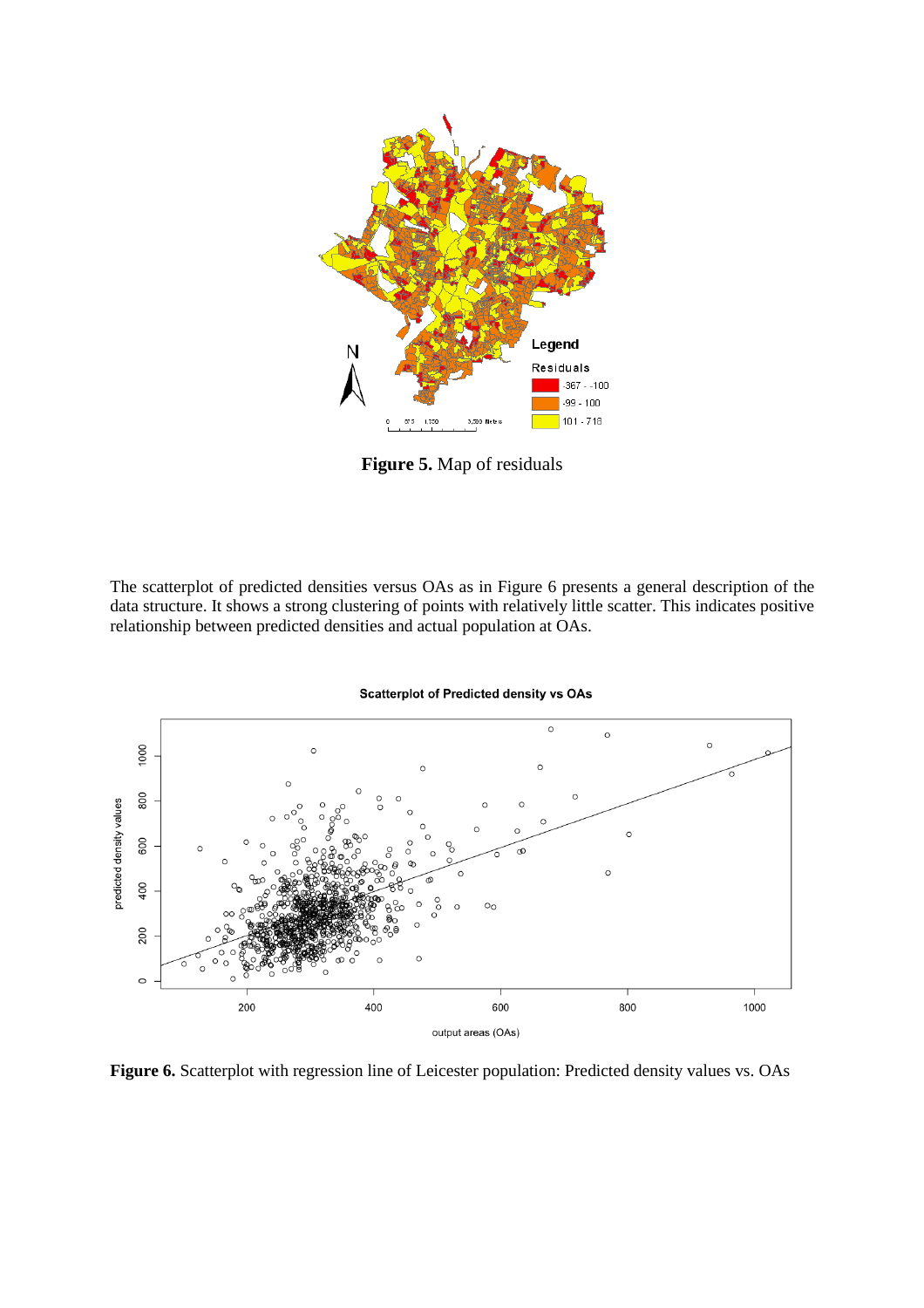The histogram of residual values shows a visual presentation of value of residuals and their frequency of occurrence as in Figure 7. The spacing and number of bins were selected based on size and the distribution of the data, this could sometimes construct a misleading histogram (Simonoff, 1996).



**Histogram of Residuals** 

**Figure 7.** Histogram of residual values

A smoothed version of the histogram, the Kernel density estimates, as in Figure 8, shows a bell-shaped distribution for the residual values centred around zero which signifies positive relationship.



#### density.default(x = regmodel\$residuals, na.rm = TRUE)

**Figure 8.** Kernel density of the residuals at default bandwidth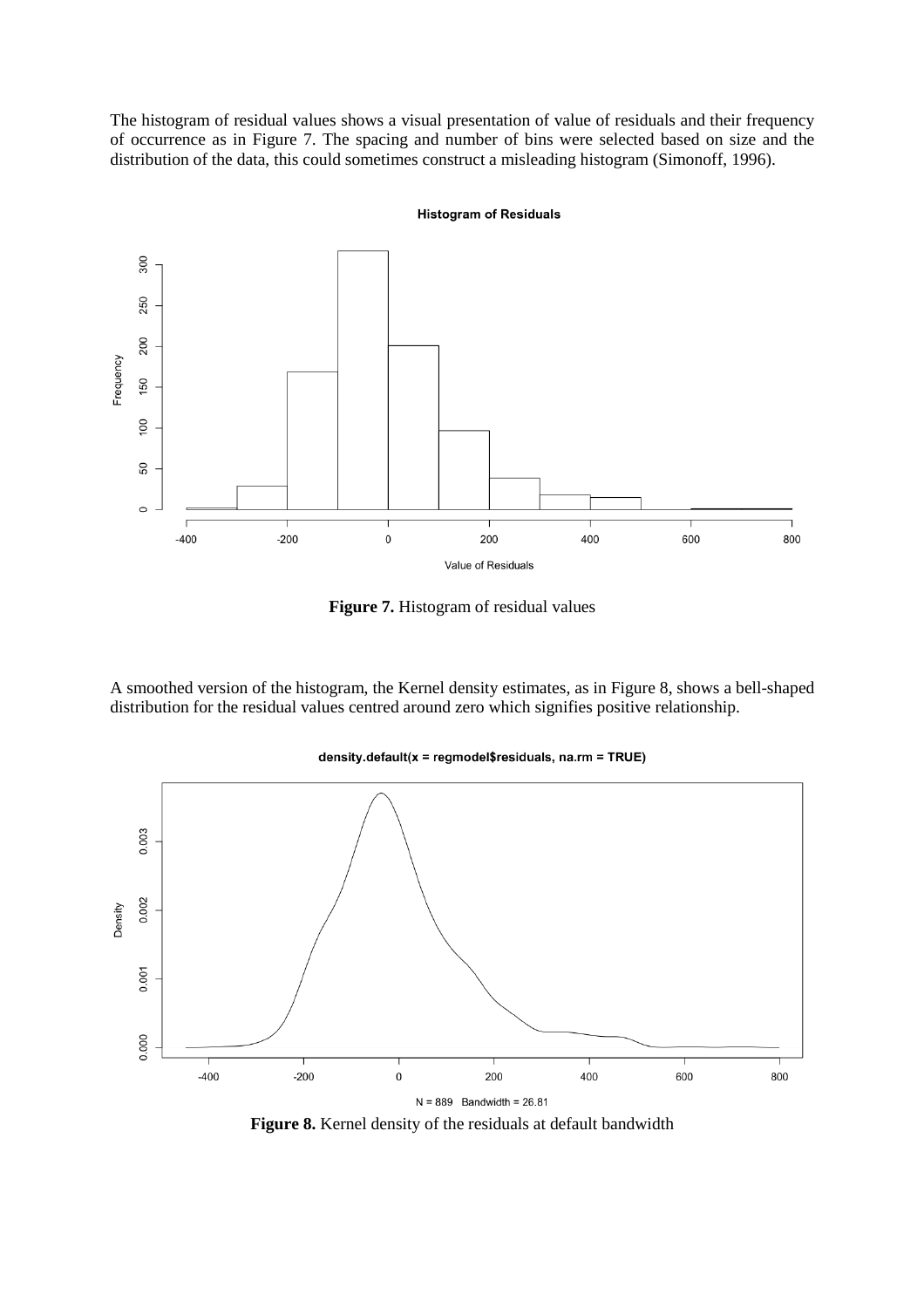The residual values were sorted to check for serial correlation. This is useful as it shows the distribution of all data points and possible outliers. The sorted data was plotted against its index as in Figure 9.



Indext plot of sorted residual values

**Figure 9. Index plot of sorted residual values** 

The results were measured for accuracy derived from Root Mean Square Error (RMSE) and adjusted Root Mean Square Error (Adj-RMSE) (Gregory, 2000). The RMSE uses absolute values of the difference between actual population and the predicted population within each of the target zones. A RMSE value of 1.442174 was obtained. The equation is represented as;

$$
RMSE = \sqrt{\frac{1}{n} \sum_{i=1}^{n} (x_i - y_i)^2}
$$

The Adj-RMSE is a measure of percentage error that normalises RMSE by the actual population within each target zone. Adj-RMSE value of 0.004607584 was obtained. The equation is represented as;

$$
Adj - RMSE = \sqrt{\frac{1}{n} \sum_{i=1}^{n} \left(\frac{x_i - y_i}{x_i}\right)^2}
$$

Where;  $x_i$  is the actual population of zone  $i$  $y_i$  is the predicted population of zone  $i$ *n* is the number of zones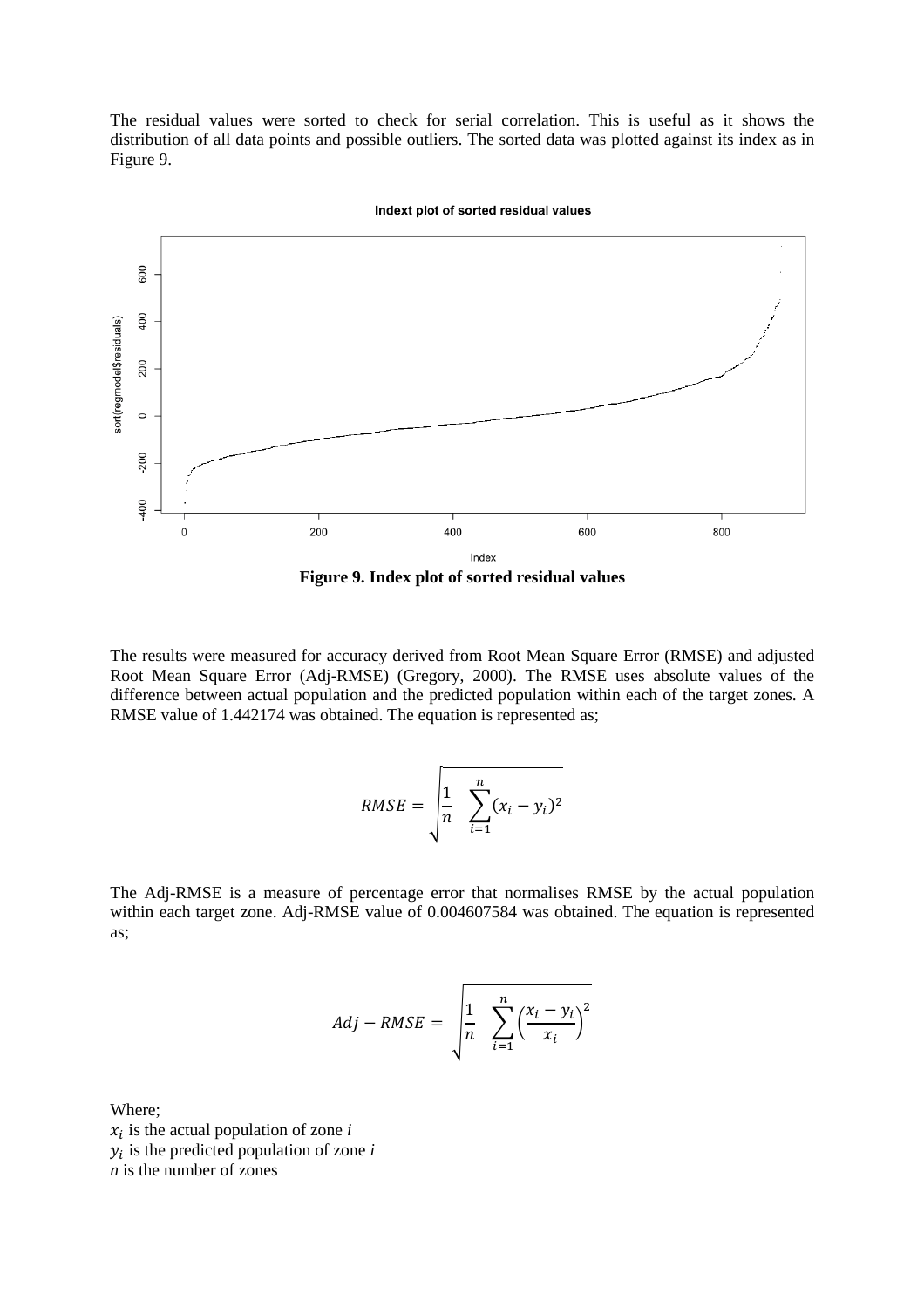#### **5 Conclusion**

In this study, a combination of dasymetric mapping and pycnophylactic interpolation methods were used to estimate population of Leicester from LSOAs to OAs.

The results from this study has shown that the aggregated population censuses can be disaggregated to fine levels of spatial detail providing necessary information about the volume of demand in a geographic region. This must be obtained to adequately allocate demand to facilities within the region and to effectively evaluate accessibility to facilities. This can best be done when demand at output area level is analysed using origin and destination matrix.

Finally, an Adj-RMSE value of 0.004607584 means the technique has very little errors related to it. This shows the accuracy of the technique for population density estimation. This is important in addressing the problem of using larger estimates of the population in health care planning objectives and policy formulation, especially in areas where detailed census data (for example at the level of Output Areas) may not be available.

#### **6 Acknowledgement**

I would like to acknowledge The Petroleum Technology Development Fund (PTDF), Nigeria for funding my PhD

#### **7 References**

Brinegar S J and Popick S J (2010). A comparative analysis of small area population estimation methods, *Cartography and Geographic Information Science.*

Cai Q Rushton G Bhaduri B Bright E and Coleman P (2006). Estimating Small-Area Populations by Age and Sex Using Spatial Interpolation and Statistical Inference Methods, *Transactions in GIS*, 10(4), pp.577-598.

Comber A J Proctor C and Anthony S (2008). The creation of a national agricultural land use dataset: combining pycnophylactic interpolation with dasymetric mapping techniques, *Transactions in GIS*, 12(6), pp.775-791.

Cromley R G Ebenstein A Y and Hanink D M (2009). Estimating Components of Population Change from Census Data for Incongruent Spatial/Temporal Units and Attributes, *Spatial Science*, 54(2), pp.89-100.

Curtis S E and Taket A R (1989). The development of Geographical Information Systems for Locality Planning in Health Care, *Royal Geographical Society with Institute of British Geographers*, Area 21(4), pp.391-99.

Eicher C and Brewer C (2001). Dasymetric mapping and areal interpolation: Implementation and evaluation. *Cartography and Geographic Information Science,* 28, pp.125-38.

Gregory I N (2000). An evaluation of the accuracy of the areal interpolation of data for the analysis of long-term change in England and Wales. *Paper at Geocomputation 2000.*

Hawley K and Moellering H (2005). A comparative analysis of areal interpolation methods, *Cartography and Geographic Information Science*, 32(4), pp.411-23.